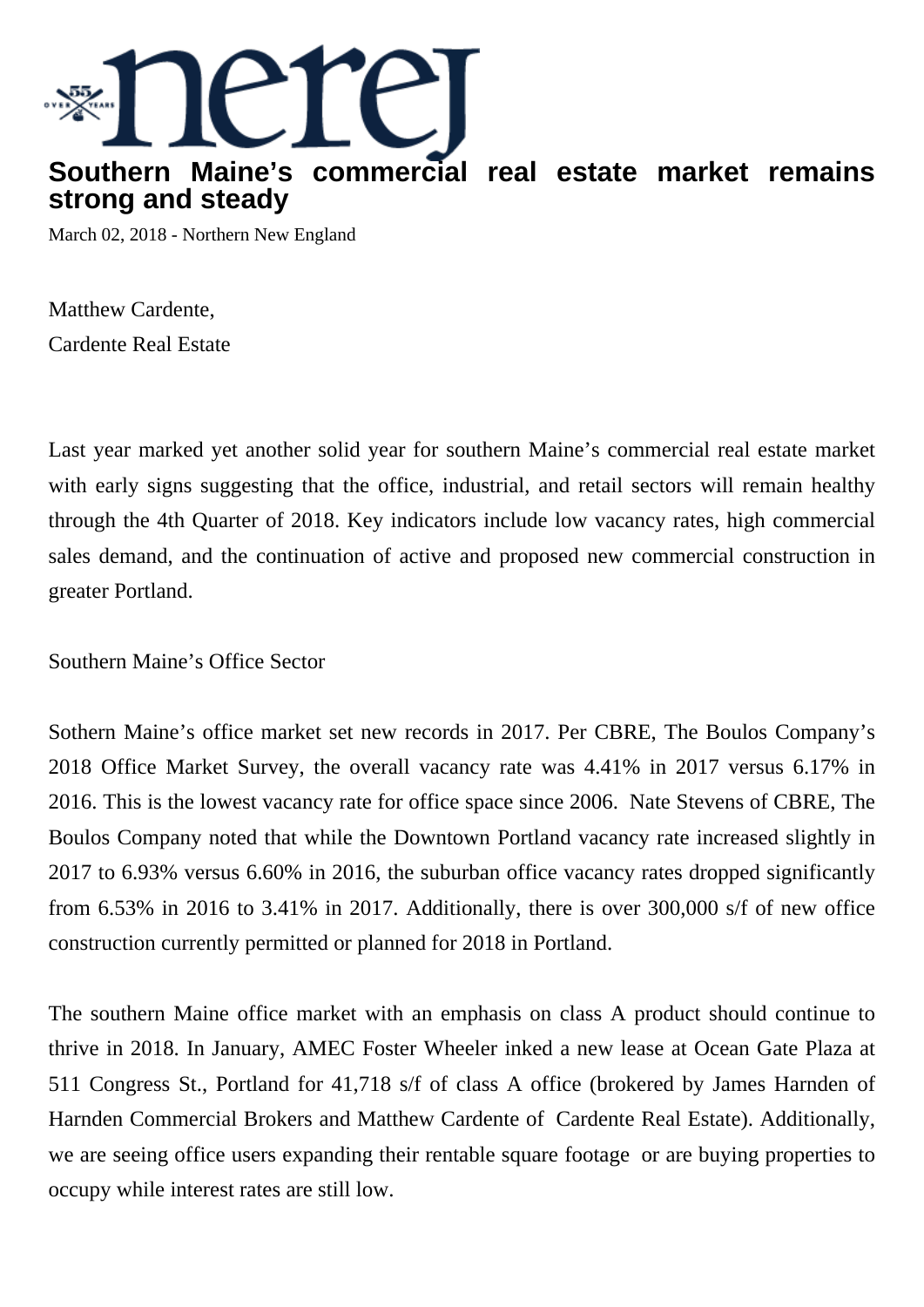With new office construction being introduced to the marketplace, vacancy rates may rise slightly by year end to account for the absorption of the new product and/or existing product vacated by tenants who are relocating. I often call this "musical chairs," as many leasing transactions for office space in greater Portland are Maine tenants relocating within the marketplace versus new businesses coming to the market from other states. Also, when supply is added to a market, less attractive class B office space tends to be the first to vacate.

## Sothern Maine's Industrial Sector

NAI, The Dunham Group, a commercial brokerage firm based out of Portland, Maine, provides an annual Industrial Market Survey for Greater Portland. Based on their 2018 Survey and a market size of 18,638,496 s/f, the industrial vacancy rate was at 1.25% in 2017. In 2016, the vacancy rate was 2.32% based on a market size of 18,260,479 s/f. Not only was 378,017 s/f of industrial space added over the year prior, the vacancy rate dropped by 54% from 2016 to 2017. With such low inventory, greater Portland industrial lease rates and sales prices have continued to increase annually for over five years now; currently averaging just below \$7 per s/f NNN for lease transactions and \$60 per s/f for industrial sales. "Industrial lease rates in the Greater Portland for 2017 have increased by an average of almost one dollar per s/f from 2016," said Justin Lamontagne of the NAI, the Dunham Group. "And the average industrial sale price in 2017 has increased by an average \$20 per s/f since 2011."

Sothern Maine's industrial market should remain a strong commercial sector through year end and into 2019. While the industrial vacancy rate may increase slightly with new inventory, lease rates and sale prices should either maintain at current levels or continue to rise even higher over prior years.

Southern Maine's Retail Sector

2017 was an interesting year for Southern Maine's retail sector. Per Malone Commercial Brokers 2018 Retail Survey, the retail vacancy rate was at 5.07% in 2017 versus 3.44% in 2016 making last year the highest retail vacancy rate since 2012. Additionally, Malone's Survey shows a net absorption of 9,857 s/f of Greater Portland retail space in 2016 versus